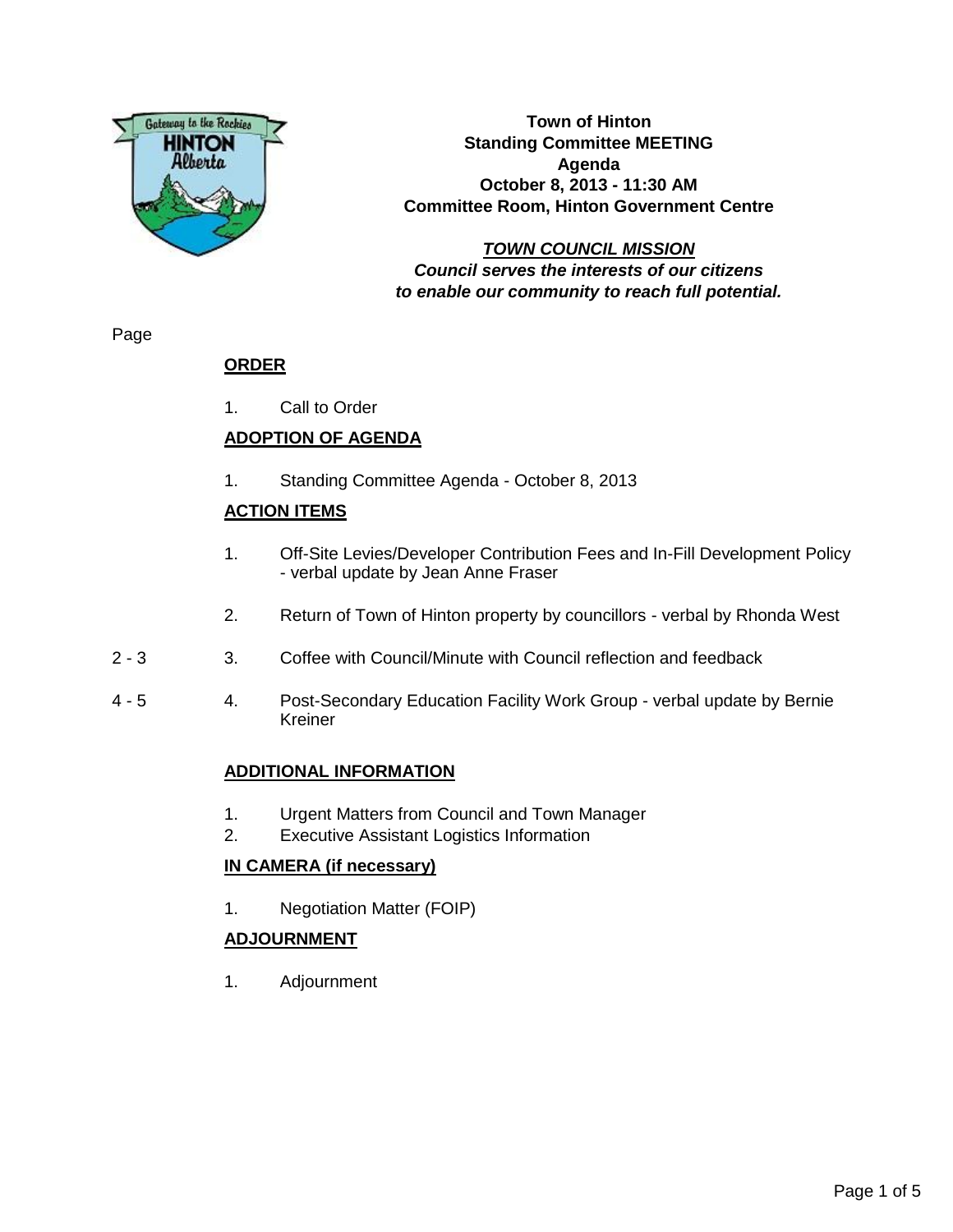

# **TOWN OF HINTON REPORT TO STANDING COMMITTEE**

- Date: October 4, 2013
- TO: Standing Committee Meeting of Council October 8, 2013
- FR: Lil Wallace

### **RE:** *COFFEE WITH COUNCIL and MINUTE WITH COUNCIL* **Request for Reflection and Feedback**

1. "Coffee with Council" and "Minute with Council" were established by consensus of Council at the Standing Committee Meeting held August 14, 2012.

See attachment #1 for minutes of that meeting.

**2. Administration is seeking the outgoing council's reflection and feedback on these two initiatives and whether continuation of same is felt to be worthwhile to recommend to the incoming council.**

Lil Wallace

Executive Assistant

Attachment #1 - Standing Committee Minutes dated August 14, 2012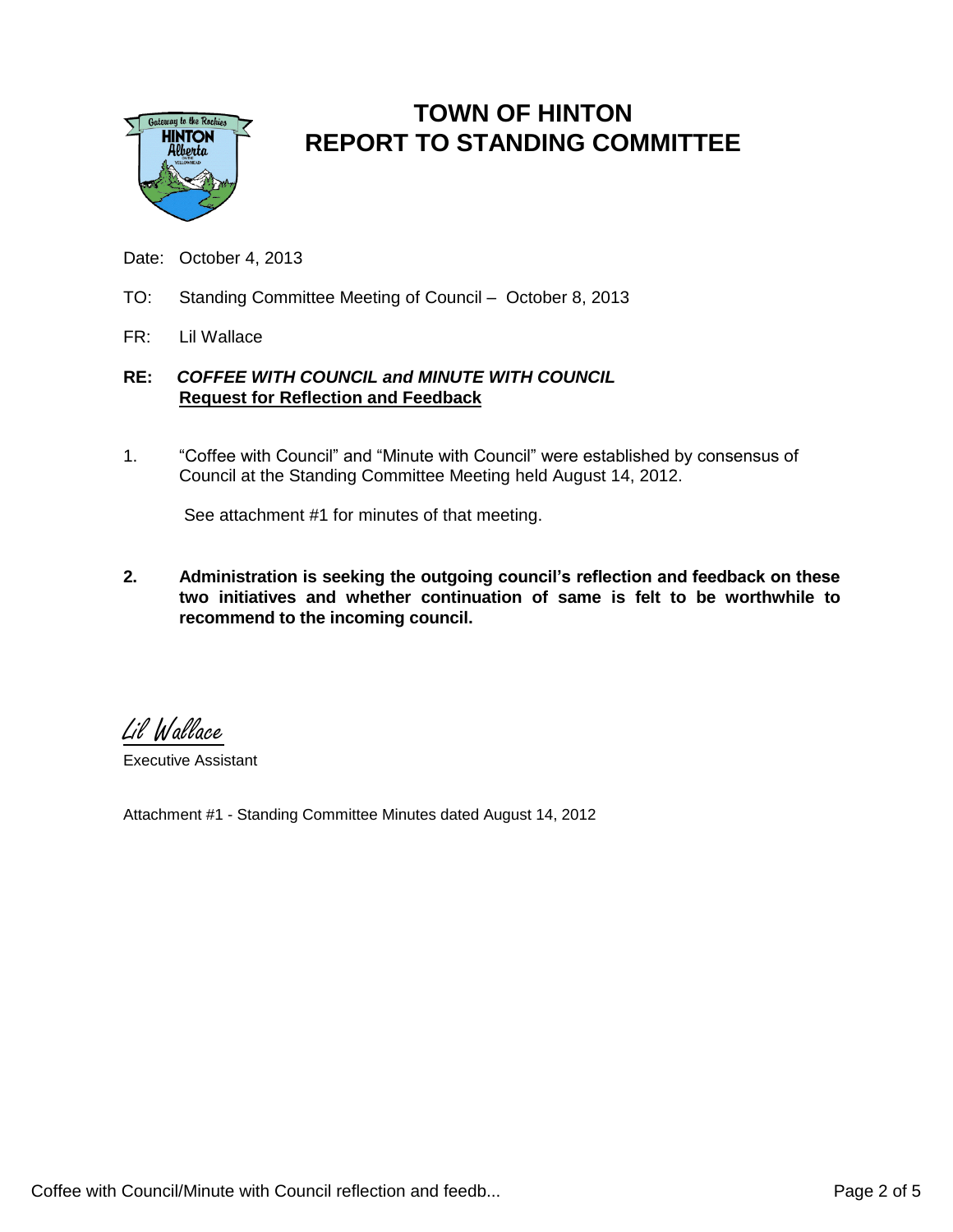Attachment # 1

Town of Hinton Standing Committee of Council — August 14, <sup>2012</sup>

 $\mathsf{D}$ 

There was consensus to support this <sup>p</sup>lan in the following ways:



- **An expanded delegation period at the beginning of each Council meeting to** (MI)UTE<br>provide another method of citizen input—presenting input, ideas, concerns  $\iff$  WITH provide another method of citizen input—presenting input, ideas, concerns  $\epsilon \omega$ <br>questions and answers on any topic applicable to the municipal government;
	- By being explicit in their reasons when making decisions at the Council table, linking them to the CSP when explaining them to the public and media; and
	- By establishing which issues need substantial public engagement or communication early, so as to allow for adequate time to carry out the process;
	- By continuing to role model good communications and public engagement processes (le. Using core messaging);
	- By continuing to be aware of the importance of their communications role both<br>formally at council meetings and informally with constituents and listening<br>teams—looking for ways to engage constituents where they meet/spend
	- By approaching the communications coordinator for assistance, if necessary,<br>with communications planning/delivery or public engagement processes for the<br>public.

Respecting the suggested "question and answer" period for the media being added to the agenda at the end of each Council meeting no change to the existing process was made.

Consensus is this is to continue as an informal question & answer period in which the Mayor Consensus is this is to continue as an informal question & answer period in which the<br>Mayor is the official spokesperson so questions are to be directed to him; he can then<br>defer them to specific councillors if warranted.

# IN CAMERA (if necessary)

R. MAGUHN - That the Standing Committee move in camera.

The time was 1:08 p.m. **Carried** The time was 1:08 p.m.

– Init

Coffee with Council/Minute with Council reflection and feedb... Coffee with Council Page 3 of 5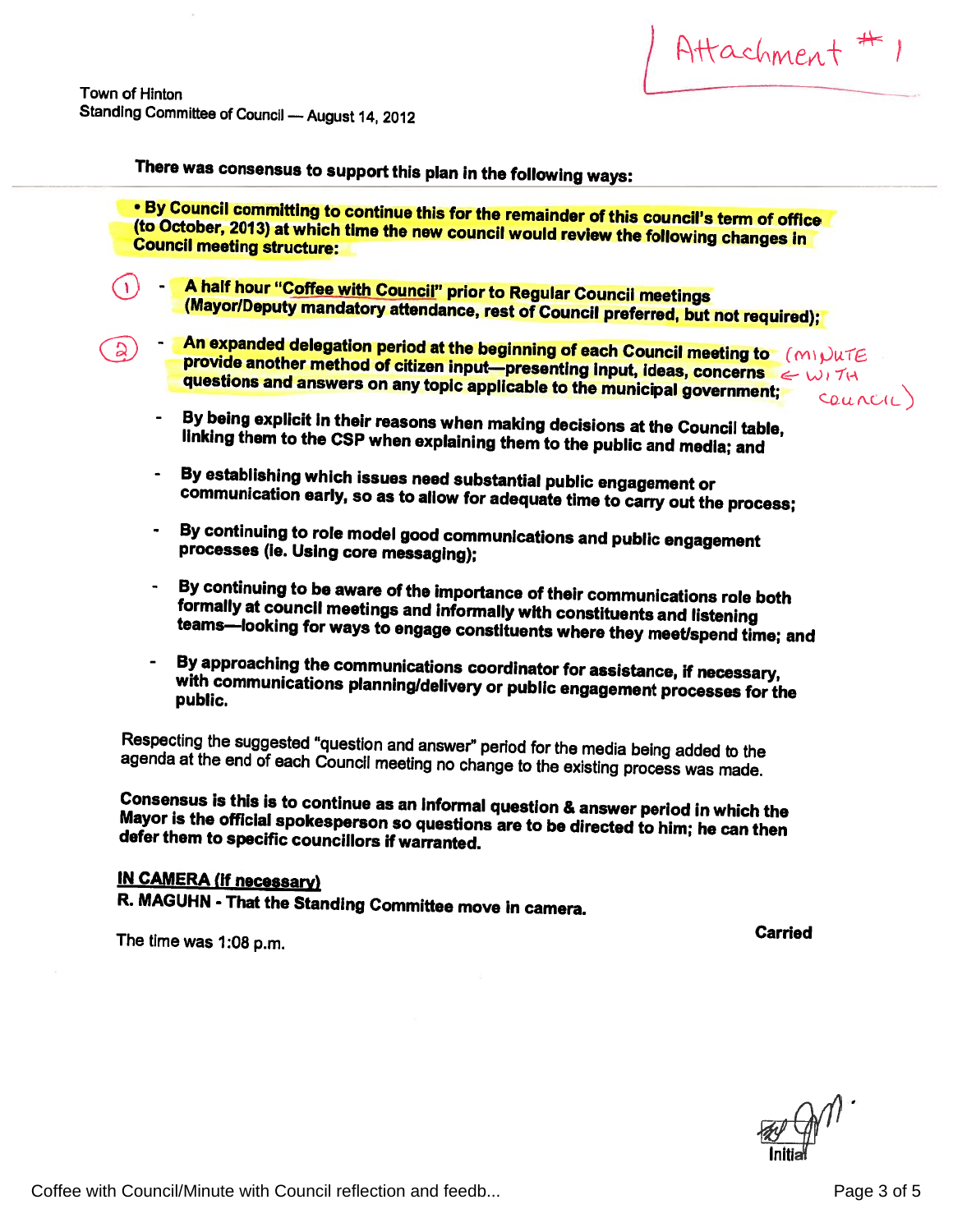$\textbf{Bernie Kreiner} \begin{array}{c} \textbf{C} \sim \text{C} \ \textbf{S} \textbf{C} \cdot \textbf{C} \ \textbf{S} \textbf{C} \cdot \textbf{C} \ \textbf{S} \textbf{C} \cdot \textbf{C} \ \textbf{S} \textbf{C} \textbf{C} \textbf{C} \textbf{C} \textbf{C} \textbf{C} \textbf{C} \textbf{C} \textbf{C} \textbf{C} \textbf{C} \textbf{C} \textbf{C} \textbf{C} \textbf{C} \textbf{C} \textbf{C} \textbf{C} \textbf{C} \textbf{C}$ 

| From:<br>Sent:<br>To:<br>Subject: | Bernie Kreiner<br>October-03-13 3:19 PM<br>Kimberley Worthington<br>RE: PSE | To facilitate<br>Verbal |
|-----------------------------------|-----------------------------------------------------------------------------|-------------------------|
|-----------------------------------|-----------------------------------------------------------------------------|-------------------------|

My discussion earlier this week with Don Gnatiuk indicates as follows:

--Political messages are to continue to pursue Hinton Training Centre for short and long term space<br>solutions for Hinton's Post secondary facility.

--The Provincial Advanced Ed Department has not responded to the GPRC business plan to serve<br>the Yellowhead region.<br>--The provincial administration of AE Dept is focussed on monitoring and supporting financial cut-

back challenges faced by all post-secondary institutions, and are not at this time open to new<br>creative physical solution partnerships, although the politicians and GPRC Board still expect these.

My discussion with Bryan Gouthro re this matter indicates:

--The political effort to date has been minimal by GPRC Board/President and he believes GPRC needs to allow the local community to <sup>p</sup>lay <sup>a</sup> much bigger role in the advocacy, and is seeking support to do that.

Bernie Kreiner Town Manager Town of Hinton | Gateway to the Rockies



p: 780.865.6003 C: 780.740.3398 f: 780.865.5706 e: bkreiner@hinton.ca 2<sup>nd</sup> Floor, 131 Civic Centre Rd. Hinton, AB T7V 2E5 www.hinton.ca

From: Kimberley Worthington Sent: September-20-13 11:17 AM To: Bernie Kreiner Cc: Jean Anne Fraser Subject: PSE

Bernie

Here is <sup>a</sup> brief of my conversation with Renee.

- • Since the action <sup>p</sup>lan is <sup>a</sup> working document, not <sup>a</sup> governance document...it did not need approval from the board
- • Not too concerned about CF not signing onto the action <sup>p</sup>lan as CF will continue to remain engaged and are willing to help out
- •Renee has developed the opportunity paper as per province's request and it is now at the board level for review
- $\bullet$ GPRC is on track with their commitment to get to the province by the fall
- •<sup>35</sup> students currently enrolled in the region (Hinton/Edson)

Kim berley Worthington Economic Development & Housing Manager

1

Post-Secondary Education Facility Work Group - verbal update... example and the secondary Education Facility Work Group - verbal update...